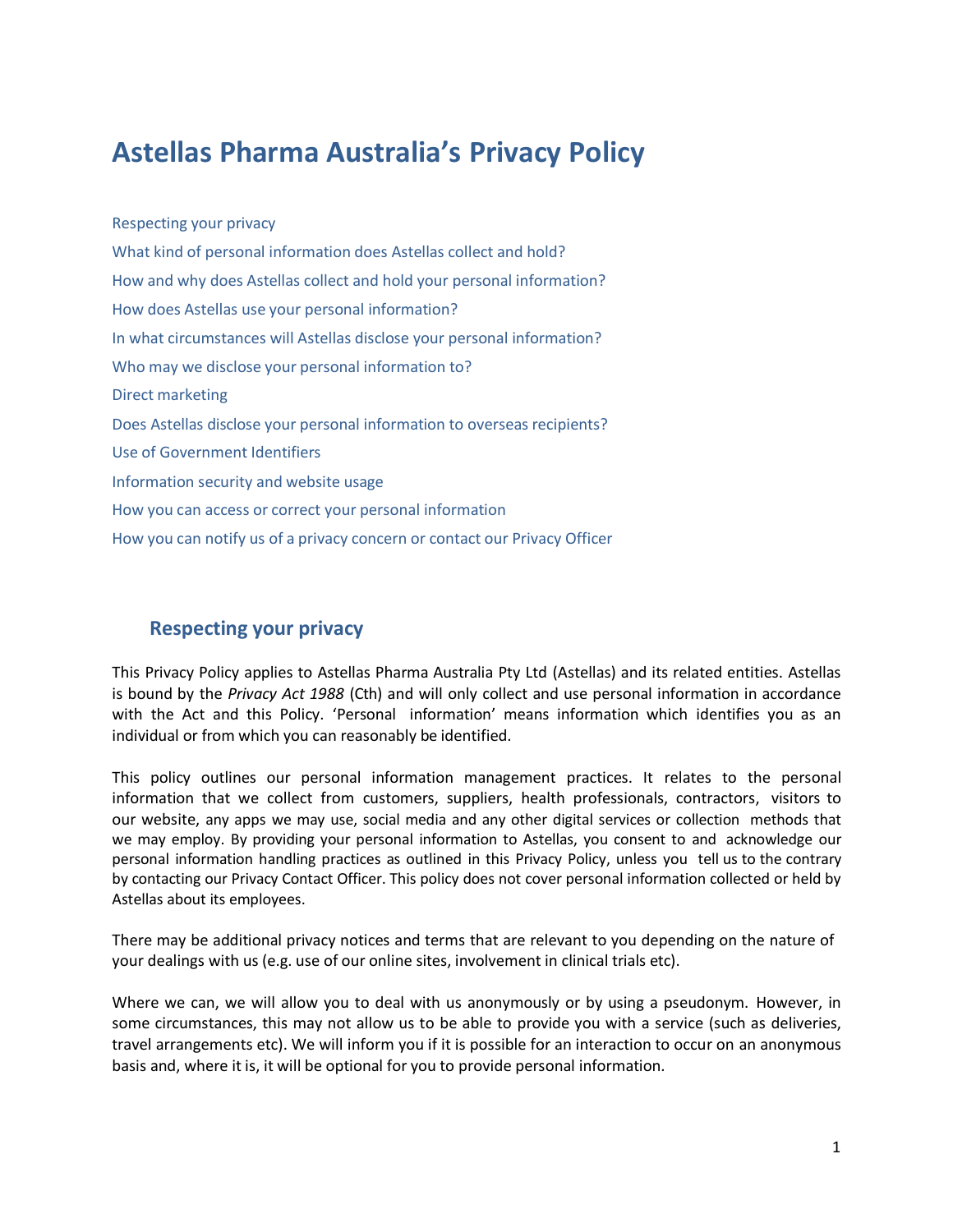like Astellas to send you a copy of this policy, please contact us and we will do so. Astellas Pharma Australia Pty Ltd, Level 2, 2 Banfield Road, Macquarie Park NSW 2113. If you would on (02) 98141100, email us at [privacyofficer-au@astellas.com](mailto:privacyofficer-au@astellas.com) or send a letter to the Privacy Officer, If you have any questions regarding Astellas's Privacy Policy, please call our Privacy Officer in Australia

# <span id="page-1-0"></span>**What kind of personal information does Astellas collect and hold?**

amount of information we collect will depend on the purpose for which it is being collected. information) is what is reasonably necessary for our business functions and activities. The nature and and managed by Astellas. The personal information that we collect and hold (including sensitive health research purposes. Any personal information that you provide via our websites or directly is collected dealings with AAU for administrative needs, to conduct its business, for legislative compliance or for (e.g. doctors, nurses, pharmacists etc), members of the public, staff and other individuals who have Astellas collects the personal information of its customers, medical and allied healthcare professionals

The types of personal information Astellas may collect includes (but is not limited to):

- name;
- date of birth;
- gender;
- marital status and family details (next of kin);
- residential address;
- email address;
- contact telephone numbers;
- identification details (e.g. student, pensioner card);
- Tax File Numbers;
- Passport details;
- **•** testimonials or opinions;
- photos of individuals;
- financial information, such as credit card details;
- conversations you have had with us; records of written or verbal contact with Astellas, including voice recordings of telephone
- received or that are recorded if you register for particular patient support program; your health information, details about your medical conditions or medical treatment you have
- details about an inquiry or adverse event report;
- CV details and work experience if you have applied for an employment position;
- records of injuries:
- criminal checks;
- qualifications;
- details about your activities, including but not limited to sporting and other lifestyle interests;
- psychometric assessments;
- dealings with us; and/or on your practice/business (e.g. size, use of products, prescribing practices) and details of your health care provider professional details (e.g. qualifications, specialty, areas of interest), details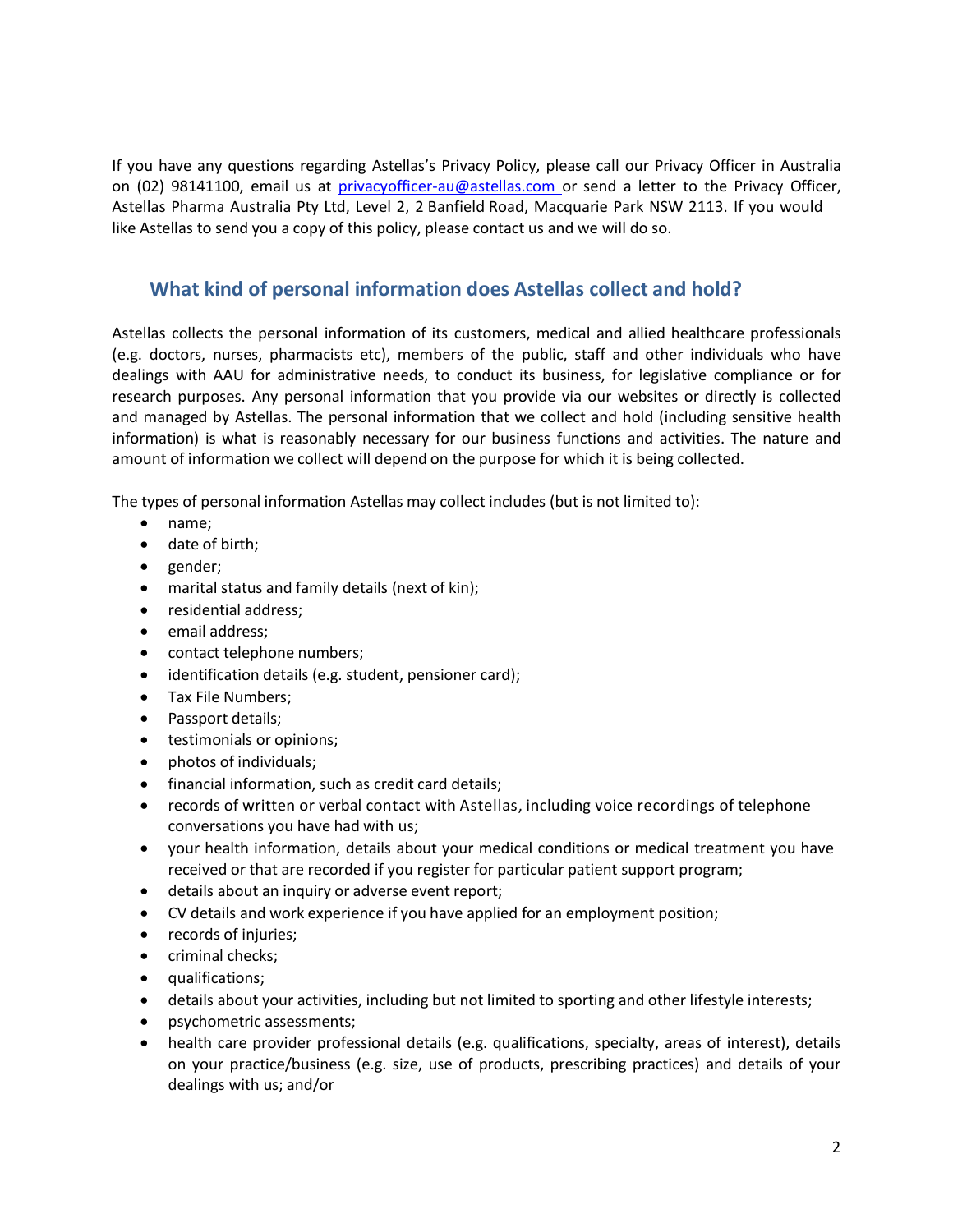information related to use of our online services such as device identifiers (IP address), location data, dates, times, file metadata, referring website, data entered and user activity (such as links clicked).

The nature and amount of information collected will depend on the purpose for which it is being collected.

If you provide your personal information to a third party via a link from the Astellas website (such as when you enter a competition or register for another type of promotion), that information is collected and managed by those third parties. You should familiarise yourself with their privacy policy prior to deciding whether you wish to provide them with your information. If you provide us with information about any third party, you must obtain that person's permission to give us the information and inform them that you have given the information to us.

## <span id="page-2-0"></span>**How and why does Astellas collect and hold your personal information?**

Astellas will only collect personal information about you by lawful and fair means, and not in an unreasonably intrusive manner. Astellas only collects personal information for purposes that are directly related to our business activities, and only when it is necessary for or directly related to such purposes. It is our usual practice to collect personal information about you (and possibly about your family) directly from you (or from your authorised representative e.g. your guardian or health professional). This is done when we make a record of the personal information that is provided to us when you (or your representatives):

- visit one of our websites;
- fill out a hard copy or digital form;
- make a medical enquiry or provide a report;
- give information to our sales representatives;
- attend conferences, appear on expert panels, attend educational seminars, or are involved in disease awareness and management programs;
- make a purchase or place an order;
- provide details for information in relation to adverse events or product safety;
- provide a testimonial, survey response or are part of a focus group;
- participate in clinical trials, expert panels or educational events;
- apply for or receive research grants;
- are involved in disease management programs;
- apply for membership to or sign on for any service that we provide;
- order or purchase goods or services from us;
- post a review or comment on one of our websites or social media pages or post a rating or review or other user generated content on one of our websites or apps;
- enter one of our competitions (or competitions run by our partners or associates);
- provide services to us;
- participate in non-prescription product promotional activities;
- click on one of our advertisements or offers (by using technology such as 'cookies');
- interact with us in relation to employment services, human resource management, and other corporate service functions;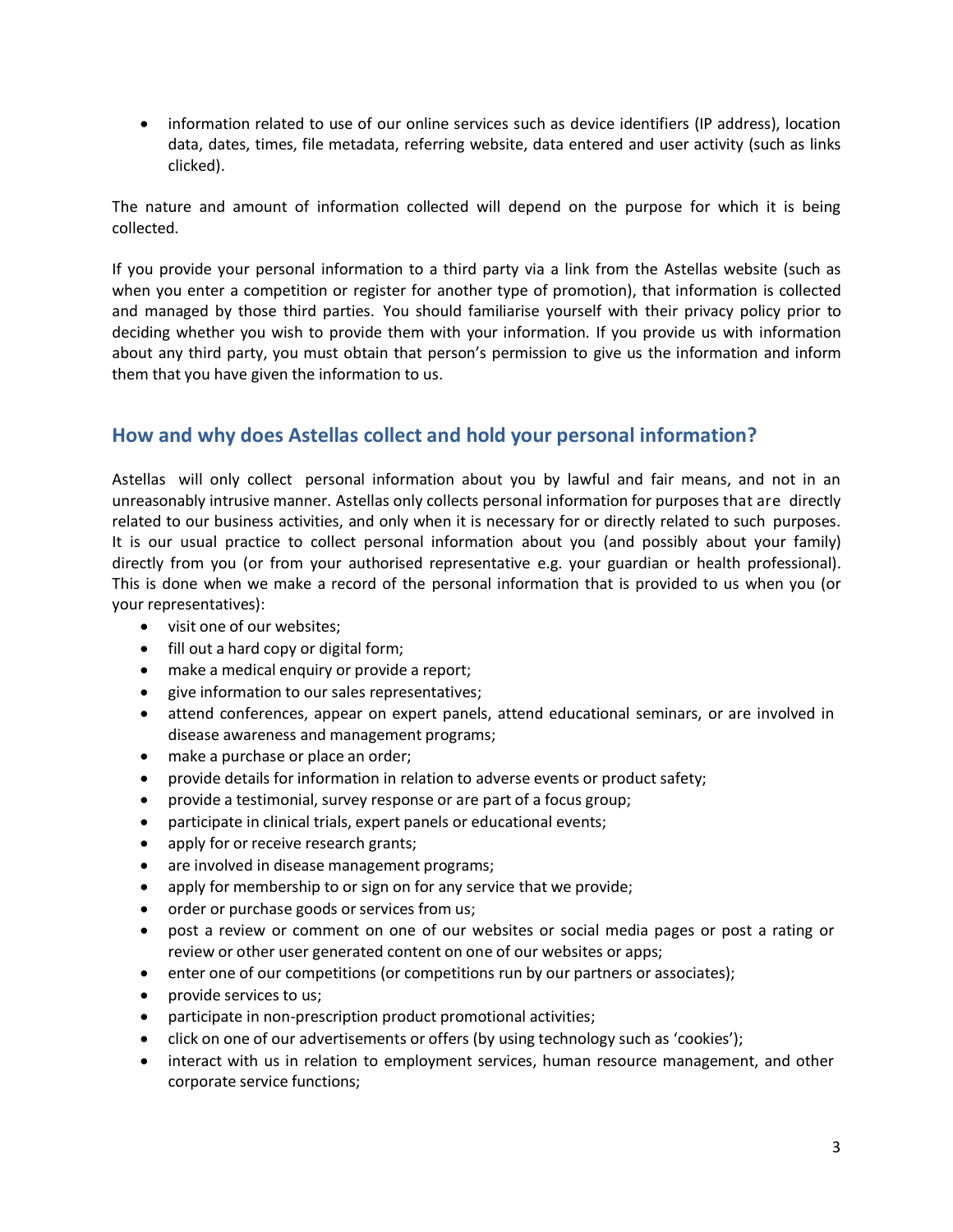- provide us with your professional and other contact/ identification details to allow us to arrange attendance and/or travel to a conference, workshop or similar event in Australia or overseas;
- communicate with us (including e-mail and telephone) for security, dispute resolution and training purposes and when we operate video and audio surveillance devices in our premises;
- make a complaint or legal/ liability claims against us; and/or
- contact us by telephone, mail, email, online or by any digital form or social media.

Most of the personal information that we hold about you will be from your direct dealings with us, But we may also collect your personal information (including your sensitive health information) from a third party (such as your health service provider), anyone authorised to act on your behalf, or a publicly available source (such as information service providers). We will only do this if you have consented to the collection of your personal information, or if you would reasonably expect us to collect your personal information in that way.

We may collect personal information from our business or related entities and affiliates which collected your information in a different country (e.g. Japan).

We may also collect information about you by accessing data from other sources and then analysing that data with the information that we already hold about you in order to learn more about your preferences and interests.

If we receive information about you from a third party and it is not information we need in respect of our business activities, we will destroy or de-identify that information (provided it is lawful to do so).

Minors are not allowed to provide any personal information to Astellas without the consent of a parent or guardian.

## <span id="page-3-0"></span>**How does Astellas use your personal information?**

We use your personal information for a variety of reasons including to:

- maintain a record of medical queries, complaints and adverse event or adverse reaction reports relating to our products and reporting these to relevant regulatory bodies (such as the Therapeutic Goods Administration);
- to provide health products or services (including advice) that have been requested (including by pharmacies);
- manage your requests for products and services including delivery, processing payments, providing refunds, discounts and incentives;
- managing, planning and arranging meetings between healthcare practitioners and our sales representatives;
- sending you material on our activities and products or developments in pharmaceutical treatments that Astellas (or our affiliates) believe may be of interest to you and tailoring marketing services to suit your needs (including direct marketing);
- administer conferences, expert panels, educational seminars, disease awareness and management programs;
- to involve health professionals/investigators (and people who assist them) in clinical trials;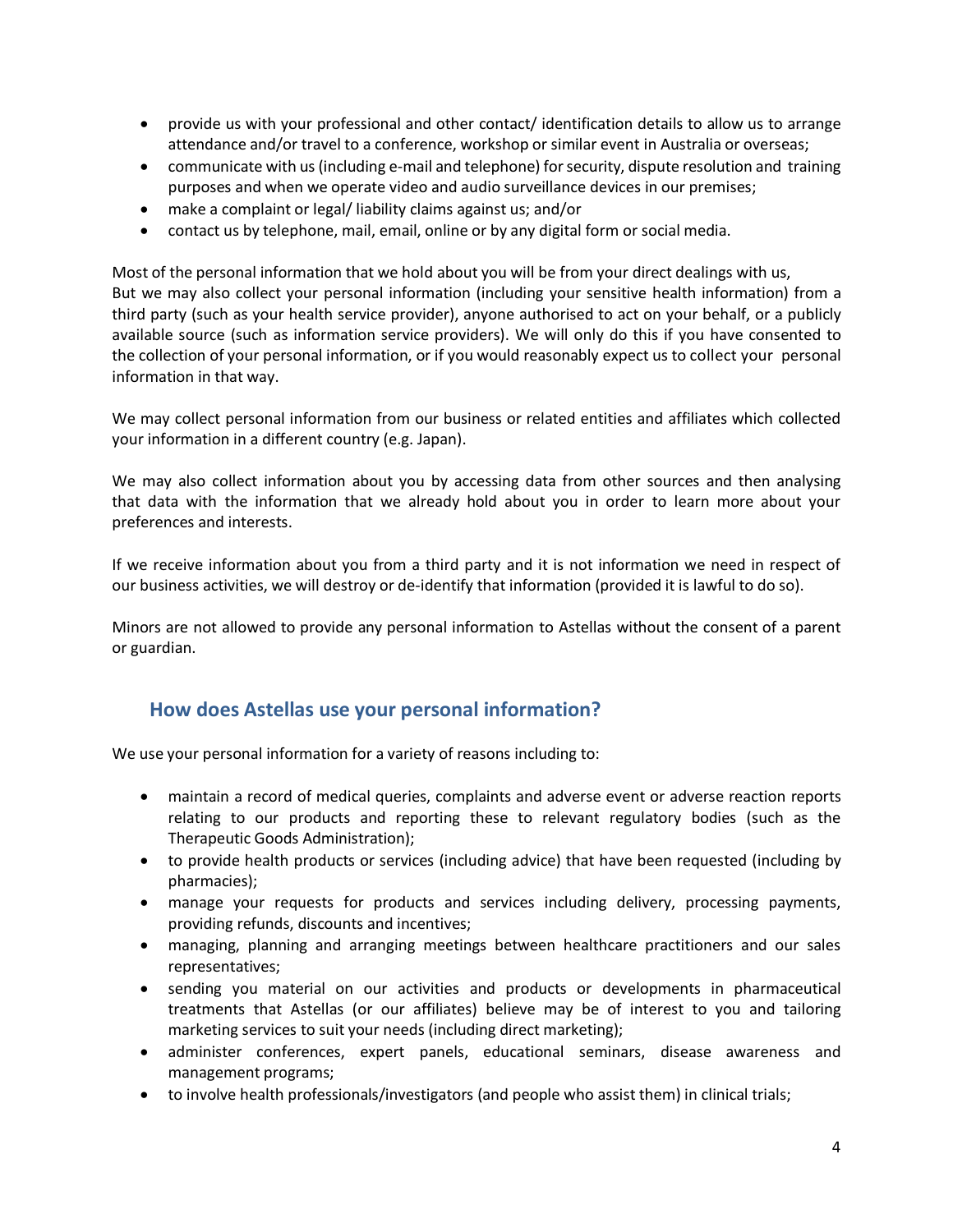- maintain and improve customer services, including conducting product and market research and analysis;
- to improve our operational processes, enhance your customer experience and to monitor and review our compliance with relevant regulations and codes of conduct in our dealings with you;
- to monitor the quality, safety and efficacy of our products;
- administer programs or events that are sponsored by Astellas;
- gain insights in to how Astellas' products are prescribed and used in practice;
- **•** generate customer lists for the purposes of market research;
- facilitate your interaction with us on our website;
- consider any application for employment made by you;
- meet our legal obligations and to notify you of matters that we are required to do so by law (such as product recalls);
- interact with Regulators or other Government agencies;
- manage and resolve any legal or commercial complaints and issues;
- investigate fraud and to carry out loss prevention activities;
- as part of buying or selling our businesses; and/or
- carry out internal functions including training.

De-identified personal information may be used to comply with Astellas' reporting obligations under the *Therapeutics Goods Act 1989* (Cth) and other legal obligations. It may also be used to allow corporate reporting within our business and with our affiliates.

Whilst you may opt to not to provide us with your personal information, you should be aware that without this personal information, we may not be able to provide you with some of the services and/or products you are seeking.

#### <span id="page-4-0"></span>**In what circumstances will Astellas disclose your personal information?**

In the course of conducting our business and providing our products and services to you, we may disclose your personal information.

We only disclose personal information for the purposes for which it was given to us, or for purposes which are directly related to one of our functions or activities. We do not give it to anyone else unless one of the following applies:

- you have consented to the disclosure;
- you would reasonably expect, or have been told (for example, by means of this Privacy Policy), that your information will be passes on to those individuals/ entities/Astellas affiliates bodies or agencies; and/or
- it is otherwise required or authorised by law.

If we engage third party agents or contractors, we will take all reasonable steps to ensure that they do not breach privacy requirements in relation to the information, before we share your personal information with them.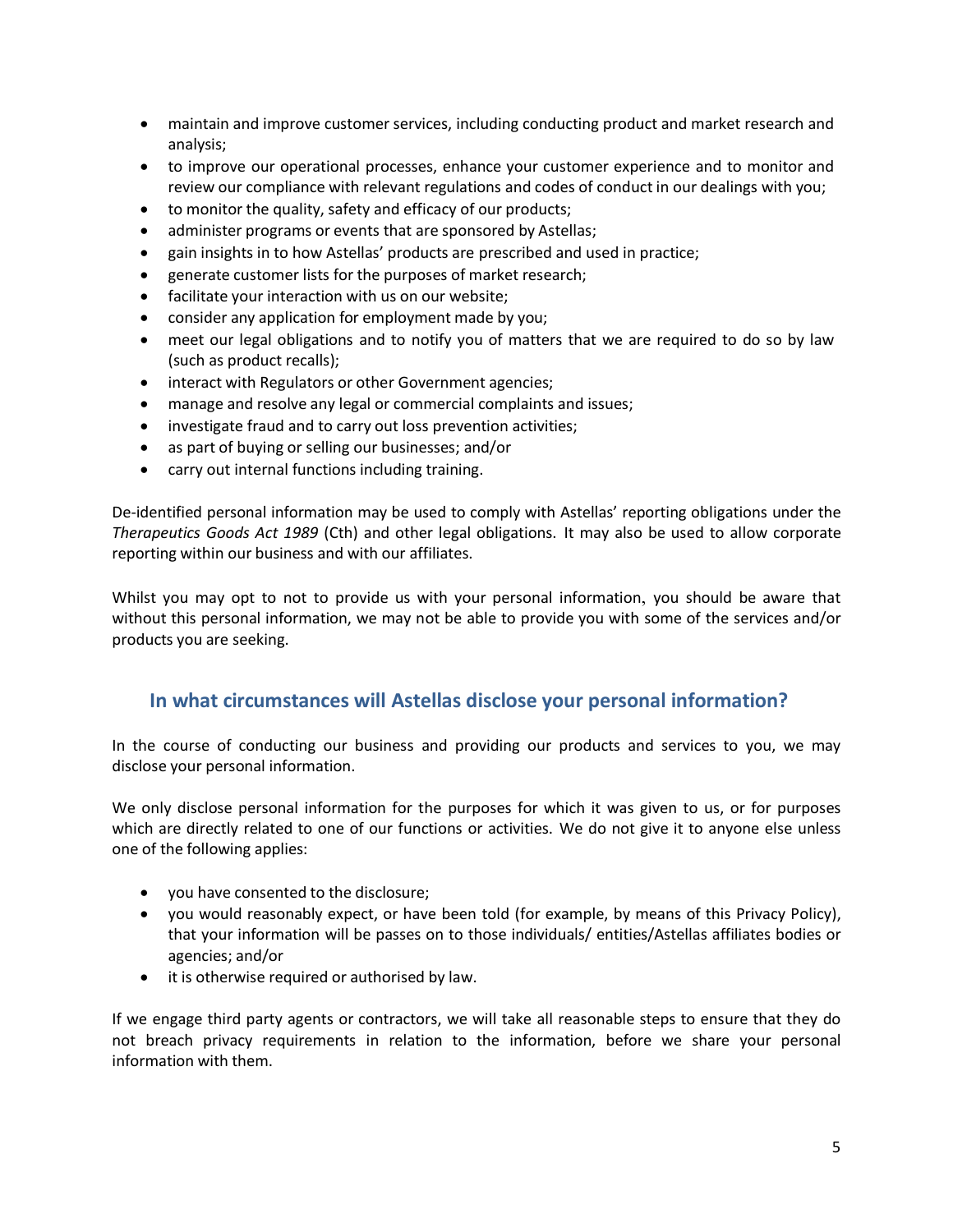# <span id="page-5-0"></span>**Who may we disclose your personal information to?**

We may disclose your personal information to:

- our business affiliates or related entities;
- an overseas Astellas affiliate (such as insurers or superannuation administrators) and other organisations engaged to assist Astellas in human resource administration or to provide employee benefits;
- professional advisers (such as lawyers, accountants or auditors) to the extent that is reasonably required;
- payment systems operators and financial institutions;
- third party service providers that provide us with communication (e-mail) or data storage services;
- technology services including application, development and technical support, p r o c e s s i n g, storing, hosting and data analysis;
- travel agents and other travel/ event related service providers involved in the organisation of conferences and similar events;
- administrative services, including mailing services, printing, archival and contact management services;
- third party agents or contractors with whom we contract in the ordinary course of business;
- organisations authorised by Astellas to conduct promotional, research or marketing activities;
- upon lawful request from law enforcement agencies or government authorities; and/or
- any persons acting on your behalf including those persons nominated by you, executors, trustees and legal representatives.

In all circumstances where your personal information is disclosed, we will take all steps reasonable to ensure that those third parties undertake to protect your privacy.

## <span id="page-5-1"></span>**Direct marketing**

We are committed to compliance with all laws and requirements relating to the use of your personal information for direct marketing.

When you provide your personal details, you may consent to us using your personal information for direct marketing purposes (for an indefinite period). From time to time, we may contact you with information about products and services offered by us and our related entities and our business partners or affiliates, which we think may be of interest to you. When we contact you it may be by mail, telephone, email, SMS or via social media. These communications may relate to products and services that we and our affiliates provide, and other products that may be of interest to you.

Astellas also hopes to deliver to you advertising for products and services that you need or want. For example, Astellas partners with websites with whom you have shared your interests, condition and concerns directly and asks that they serve our ads to users who have expressed an interest in Astellas products or health conditions that our products treat. We may also partner with advertising companies to serve you ads based on your web browsing activity, purchases and/or interests. Some techniques for delivering content based on your interests are referred to as online behavioural advertising.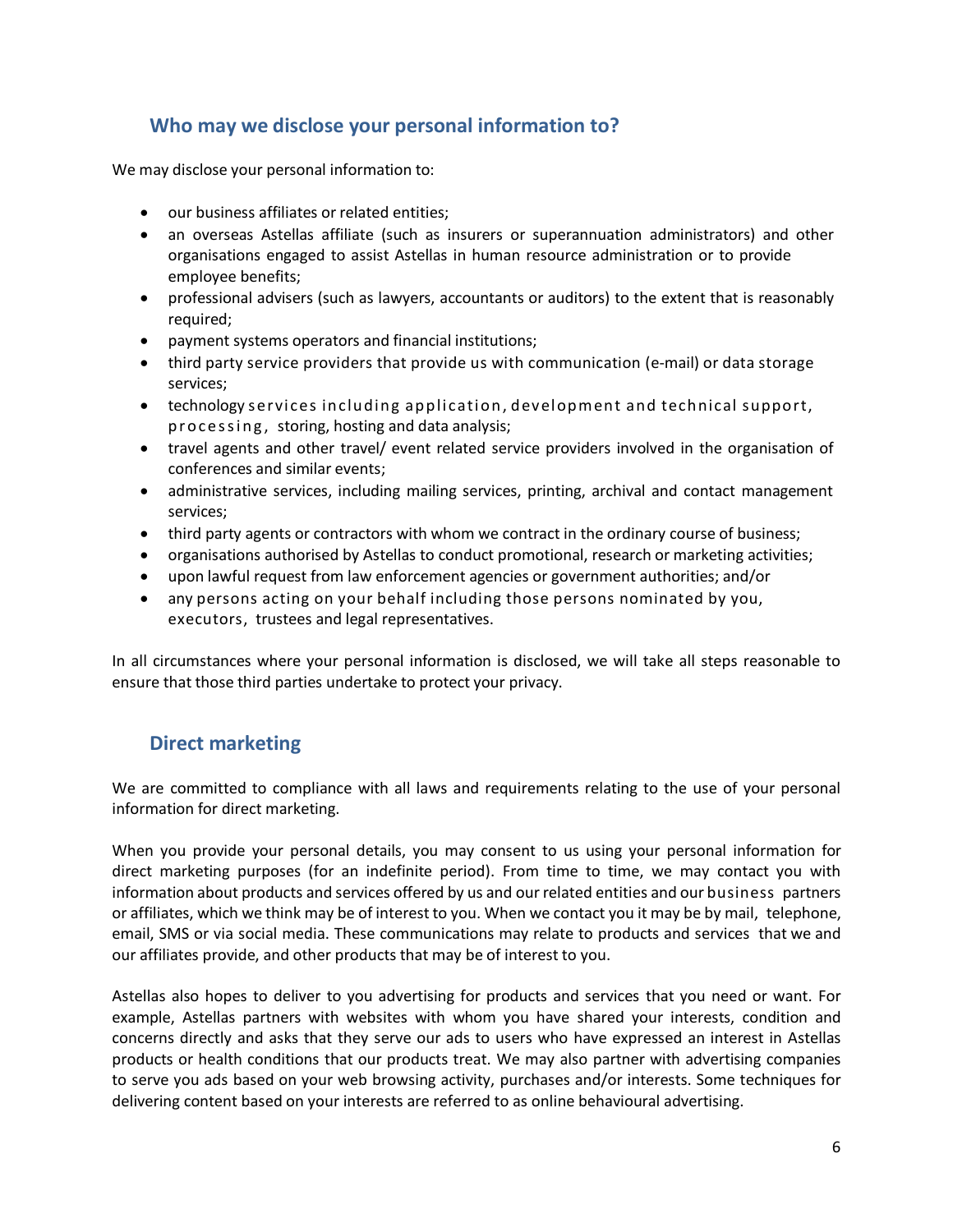Park NSW 2113. letter to the Privacy Officer, Astellas Pharma Australia Pty Ltd, Level 2, 2 Banfield Road, Macquarie If you do not wish to be contacted by Astellas, email us at [privacyofficer-au@astellas.com](mailto:privacyofficer-au@astellas.com) or send a

#### <span id="page-6-0"></span>**Does Astellas disclose your personal information to overseas recipients?**

not breach the relevant privacy laws in relation to that information. occurs, we take steps as are reasonable in the circumstances to ensure that the overseas recipient does In some circumstances, Astellas may disclose your personal information to overseas recipients. If this

Taiwan, Tunisia, UAE, Ukraine, United Arab Emirates, United Kingdom, US, Uzbekistan, Yemen. Oman, Palestinian Territory, Occupied, Qatar, Russia, Saudi Arabia, Serbia, Spain, Syrian Arab Republic, Lebanon, Libya, Libyan Arab Jamahiriya, Malaysia, Moldova, Montenegro, Morocco, New Caledonia, Iran, Iraq, Israel and Palestinian Territory, Japan, Jordan, Kazakhstan, Korea, Kuwait, Kyrgyzstan, Belarus, Bosnia and Herzegovina, Brazil, Canada, China, Egypt, Germany, Hong Kong, India, Indonesia, We share information between our businesses and affiliates, located in Albania, Algeria, Armenia, Bahrain,

 regulatory authorities, within or outside of Australia, asrequired by law. We use service providers located in Romania, the Netherlands and Manilla to assist us in human resource administration. need to engage a service provider in a country not identified here. We may also be required to report to Our service providers are mainly located in Australia and Japan, however from time to time we may

and ethics committees as part of a clinical trial evaluation, monitoring or inspection process. We may also disclose your personal information to regulatory authorities, within or outside of Australia,

personal information we disclose overseas is handled in accordance with the law. third parties operating outside of Australia. Astellas will take all reasonable steps to ensure that any us with your personal information, you are agreeing to the disclosure of your personal information to storage and cloud computing facilities operated by us or by third parties on Astellas' behalf). By providing Your personal information may be stored in a secure and/or encrypted form overseas (e.g. in data

may be located in. are used by us, it may not be practicable for us to notify you of which country your personal information change from time to time which include data protection and processing efficiency. Where these services some of these services are hosted overseas. These services may also involve geographic locations which processing services. These services are hosted and managed by organisations other than ourselves, and provide web support, send marketing messages, deliver products or otherwise provide data storage and Sometimes we make the business decision to use third party platforms and services to process sales,

## <span id="page-6-1"></span>**Use of Government Identifiers**

its own identifier of individuals. Astellas will not use Government Identifiers, such as Medicare numbers, or a driver's license number as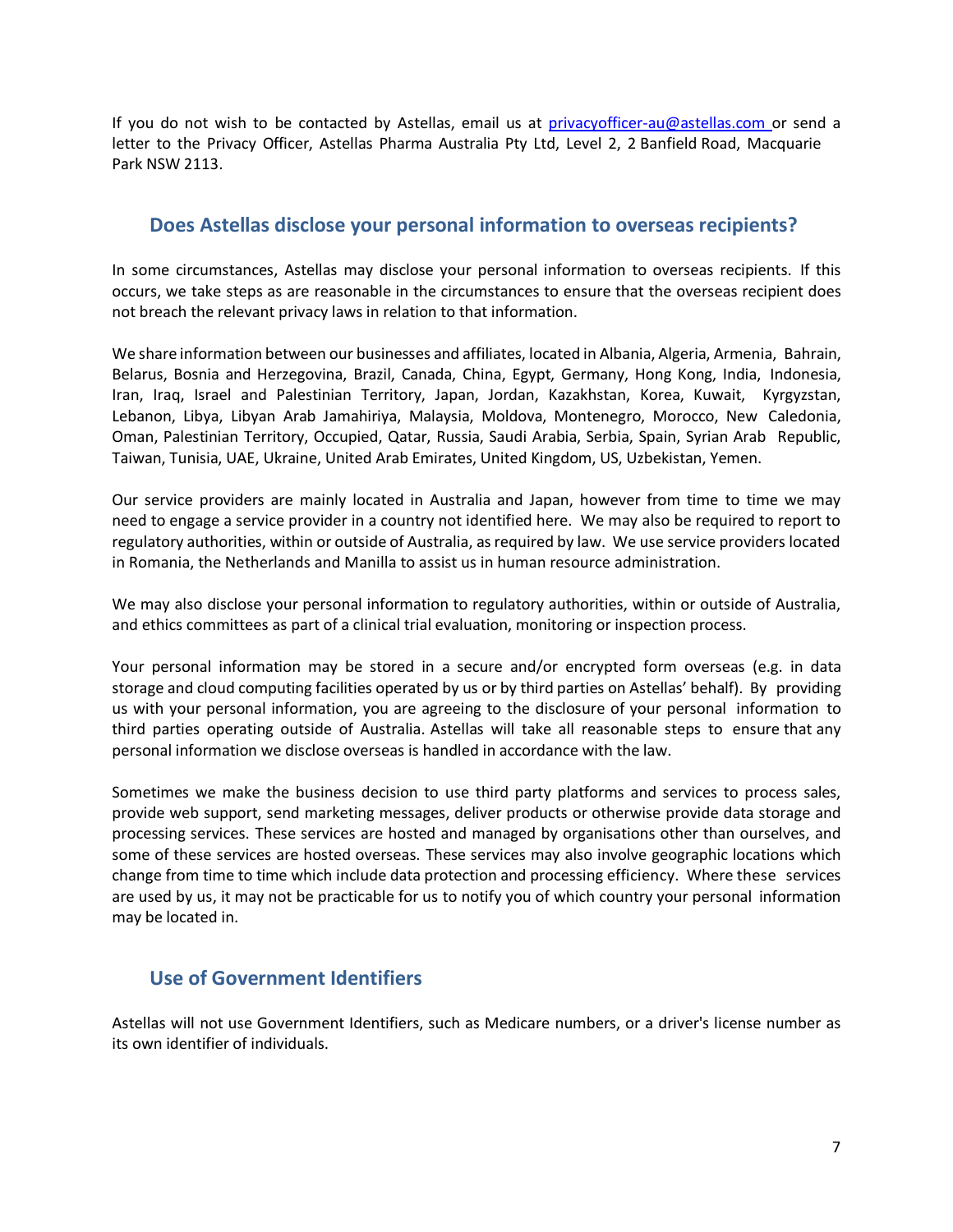## <span id="page-7-0"></span>**Information security and website usage**

We hold personal information electronically and in hard copy form, both at our own premises and with the assistance of our service providers. We have a number of security controls in place and we take all reasonable steps to ensure that your personal information is stored securely and is protected from misuse and loss and from unauthorised access, modification or disclosure.

Our computer systems may be operated by us or by our service providers. In all cases, we have rigorous information security requirements aimed at eliminating risks of unauthorised access to, and loss, misuse or wrongful alteration of, the personal information that we handle. Examples of these measures include:

- control of access to personal information through access and identity management systems (such as passwords); and
- Astellas personnel are bound by and trained on internal information security policies and are required to keep personal information secure at all times.

Astellas also has policies in place for data retention across all key areas. We keep your personal information for as long as it is required to provide you with the products you requested from us and to comply with legal requirements. If we no longer require your personal information for any purpose, including legal purposes, we will take reasonable steps to securely destroy or de-identify your personal information.

Our websites are professionally hosted and operate in a secure environment. You should however be aware that there is always an inherent risk in transmitting your personal information via the Internet.

Cookies are pieces of information that a website transfers to your computer for record-keeping purposes. Cookies help provide additional functionality to the web site or to help us analyse site usage more accurately. We use information collected from cookiesto better understand, customise and improve user experience with our websites, services and offerings, as well as to manage our advertising. For instance, our server may set a cookie that keeps you from having to enter a password more than once during a visit to one of our sites. Also, we may use web analytics services that leverage cookies to help us to understand how visitors engage with and navigate our site (e.g. how and when pages in a site are visited and by how many visitors).

We are also able to offer our visitors a more customised, relevant experience on our sites using cookies by delivering content and functionality based on your preferences and interests. If you have provided us with personal information (e.g. through a registration or a request for certain materials), we may associate this personal information with information gathered through cookies. This allows us to offer increased personalisation and functionality.

In all cases in which cookies are used, the cookie will not collect personal information except with your explicit permission. Your web browser can be set to allow you to control whether you will accept cookies, reject cookies or to notify you each time a cookie is sent to your browser. If your browser is set to reject cookies, websites that are cookie-enabled will not recognise you when you return to the website, and some website functionality may be lost. The Help section of your browser may tell you how to prevent your browser from accepting cookies.

Whilst links to third party websites are provided on our website, we are not responsible for the content or practices of these third party websites. These links are provided for your convenience and do not